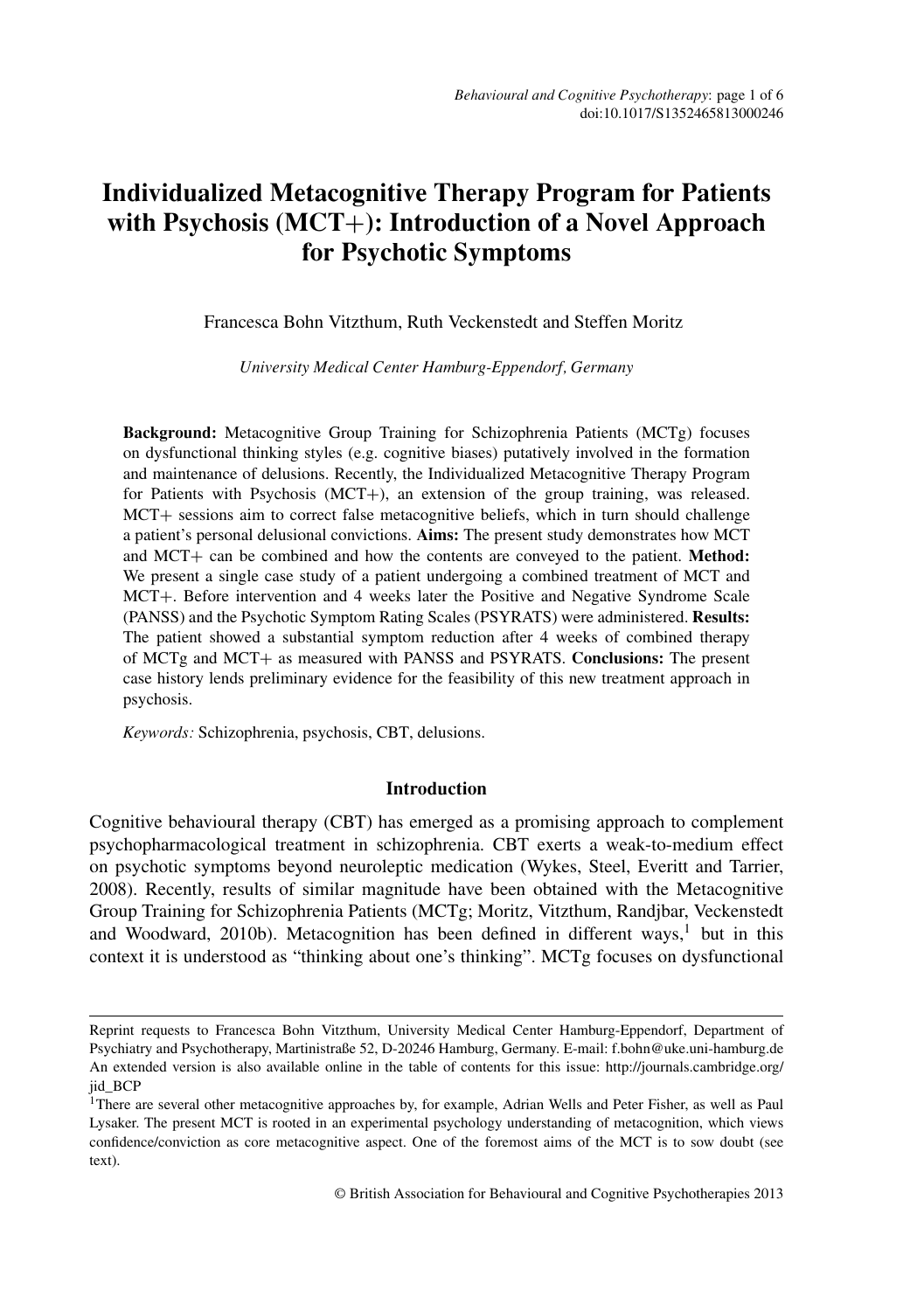thinking styles (i.e. cognitive biases) putatively involved in the formation and maintenance of schizophrenia symptoms in general and delusions in particular (e.g. altered attributional style, jumping to conclusions; Bell, Halligan and Ellis, 2006). MCTg is fully documented (Moritz et al., 2010b) and can be downloaded at no cost via www.uke.de/mkt in 30 languages. For a detailed description of the MCTg modules<sup>2</sup>, the reader is referred to the manual and previous articles (Moritz, Vitzthum, Randjbar, Veckenstedt and Woodward, 2010a; Moritz et al., 2010b).

With CBT Metacogntive Training shares the aim of improving insight and facilitating symptom reduction. However, this is achieved by raising patients' awareness of these biases before personal convictions are challenged. Adoption of this gentler "backdoor-approach" is hoped to increase therapy adherence and subjective well-being by improving their (meta) cognitive competence. However, the group setting provides only little room to address individual concerns. Therefore, we developed an extension of MCTg with one-to-one sessions called Individualized Metacognitive Therapy Program for Patients with Psychosis (MCT+), which can be regarded as a CBT-based approach. This setting gives the opportunity to combine the training of cognitive biases with the treatment of individual (delusional) ideas.

The MCT+ material contains therapy demonstration sheets, a manual with dialogue guidance for exercises, worksheets and instruments to measure psychopathology and cognitive biases (e.g. PANSS, IPSAQ). The purpose of this report is to introduce MCT+ by means of a case history (for an in-depth description of all MCT+ therapy units the reader is referred to the following link: www.uke.de/mct\_plus).<sup>3</sup>

## **Case history**

The following case history deals with a 44-year-old male who had been admitted to hospital for the fourth time since the diagnosis of schizophrenia 8 years earlier. After each psychotic episode the patient fully remitted and was able to finish a PhD degree, have a family life and carry out a highly demanding job in an information technology firm.

On admission, he reported having noticed a decrease of well-being 3 months before, but was unable to reflect on it as warning signs. Back then, he experienced a time of intensive stress at his workplace and feared losing his job. He began to interpret reactions of his colleagues in a delusional way leading to more intensified fears of being displaced. On the other hand, he felt that he had disappointed his employer and significant others resulting in strong feelings of worthlessness. He felt that those people were trying to take revenge by degrading him because he had disappointed them. Their ultimate goal was to make him ill. As a result, feelings of being persecuted by his employer as well as family members emerged, making him unable to cope with demands of everyday life.

The content of his present delusion resembled the content of prior psychotic episodes. At the time of the first encounter with the therapist, the patient had constantly been taking atypical neuroleptic medication for 5 years (risperidone depot injection 25mg/twice monthly). Additionally, he had received 2,5mg/daily risperidone for one week.

 ${}^{2}$ The MCTg sessions are labelled modules, whereas the individualised MCT+ sessions are called therapy units.<br> ${}^{3}$ Additionally, an extended, more detailed version of this brief case report is available on request fro editor.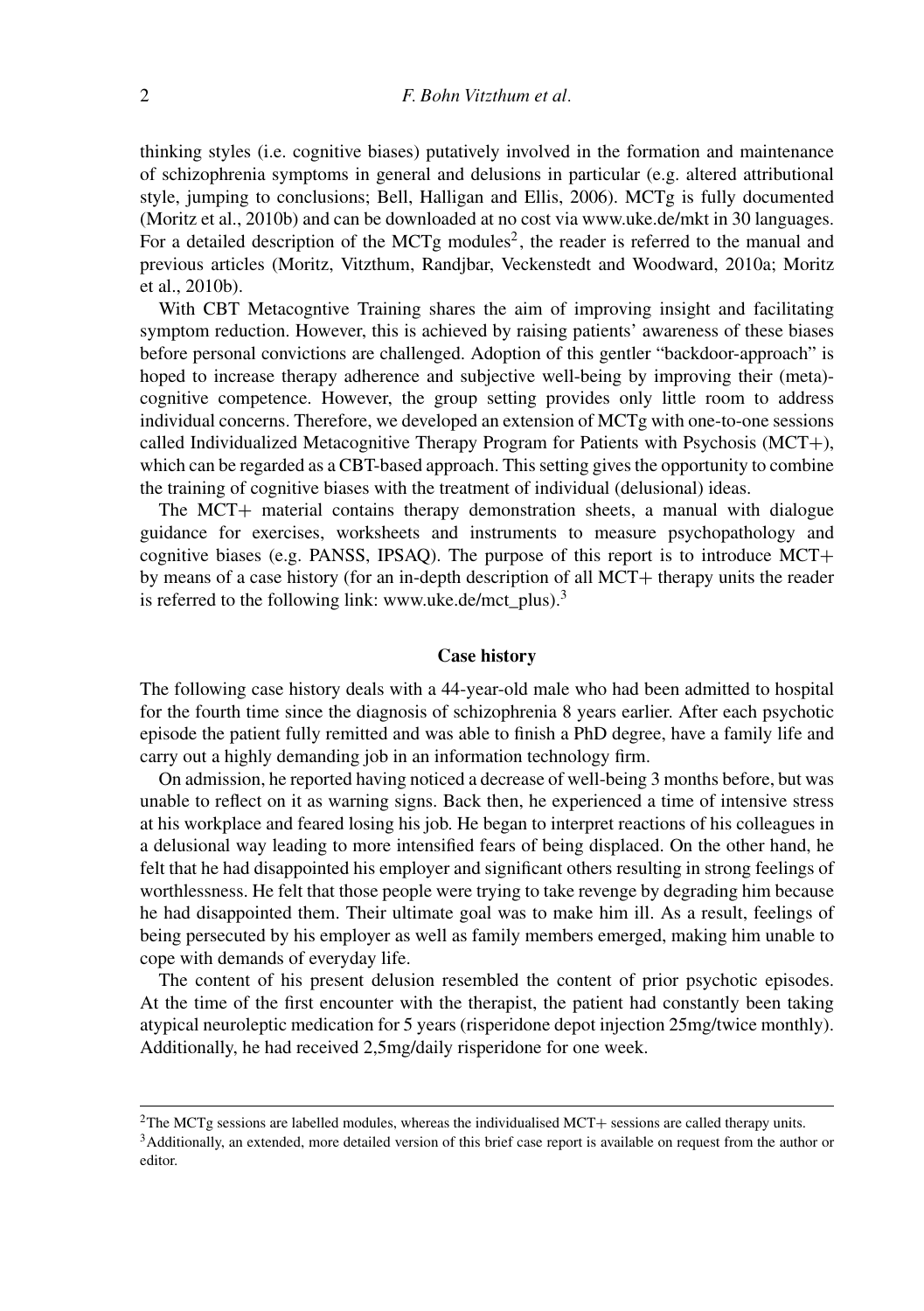#### **Design**

The patient had been admitted to hospital one week before attending the first of eight metacognitive group sessions each followed by an individual MCT+ session. Sessions took place twice weekly for one month. The duration of each session was approximately 50 minutes. The patient participated in all 16 possible training sessions (eight group (MCTg) and eight individual (MCT+) sessions, including one session focusing on generating an illness model<sup>4</sup>) as well as one initial medical history session. Treatment was conducted by the first author. In the following, the content of the different individual MCT+ sessions is briefly described.

# *Therapy unit "Attributional Style" (number of individual sessions: 1)*

Several studies (for a review see Moritz et al., 2010a) showed an externalizing and personalizing attribution bias in patients with schizophrenia and linked this to the formation of persecutory delusions. MCT addresses consequences of different attributional styles (e.g. blaming others may lead to interpersonal problems). The learning aim is that in most cases different causes (internal, personal and external attributions) contribute jointly to an event. Different attributional styles and their possible social consequences were then worked through.

The patient was able to develop different causes that could have contributed to his delusional idea "I feel watched and persecuted". Using a pie chart, it was discussed how far internal and external (situational and personal) factors accounted for his conviction. He admitted to having blamed others up to 100%, but during treatment he was able to integrate the influence of personal factors  $(40%)$  as well as circumstances  $(20%)$ , thus representing a more balanced interpretation.

## *Therapy unit "Decision Making" (number of individual sessions: 1)*

This therapy unit deals with jumping to conclusions (JTC) bias (for a review see Moritz et al., 2010a). The learning goals emphasize the need to gather sufficient information if one has to make important conclusions with consequences. This is illustrated via different exercises, for example, paintings for which the correct title must be deduced from different options. On first sight, many pictures prompt false responses, demonstrating that gathering information is essential to making a correct judgment.

The patient empathized with a fictional case example of someone who felt bullied at work. Next we proceeded to a pro and cons list, where the consequences of different scenarios were generated in order to sensitize him to the "costs and benefits" of different assumptions regarding his convictions. The patient had difficulty adapting this exercise to his own delusional beliefs, so that working on case examples regarding JTC as well as improving his metacognitive skills was continued rather than confronting him with the fallibility of his personal beliefs.

<sup>4</sup>For a detailed description of therapy unit "Illness model", the authors refer to the extended version of this case available online or on request from the authors.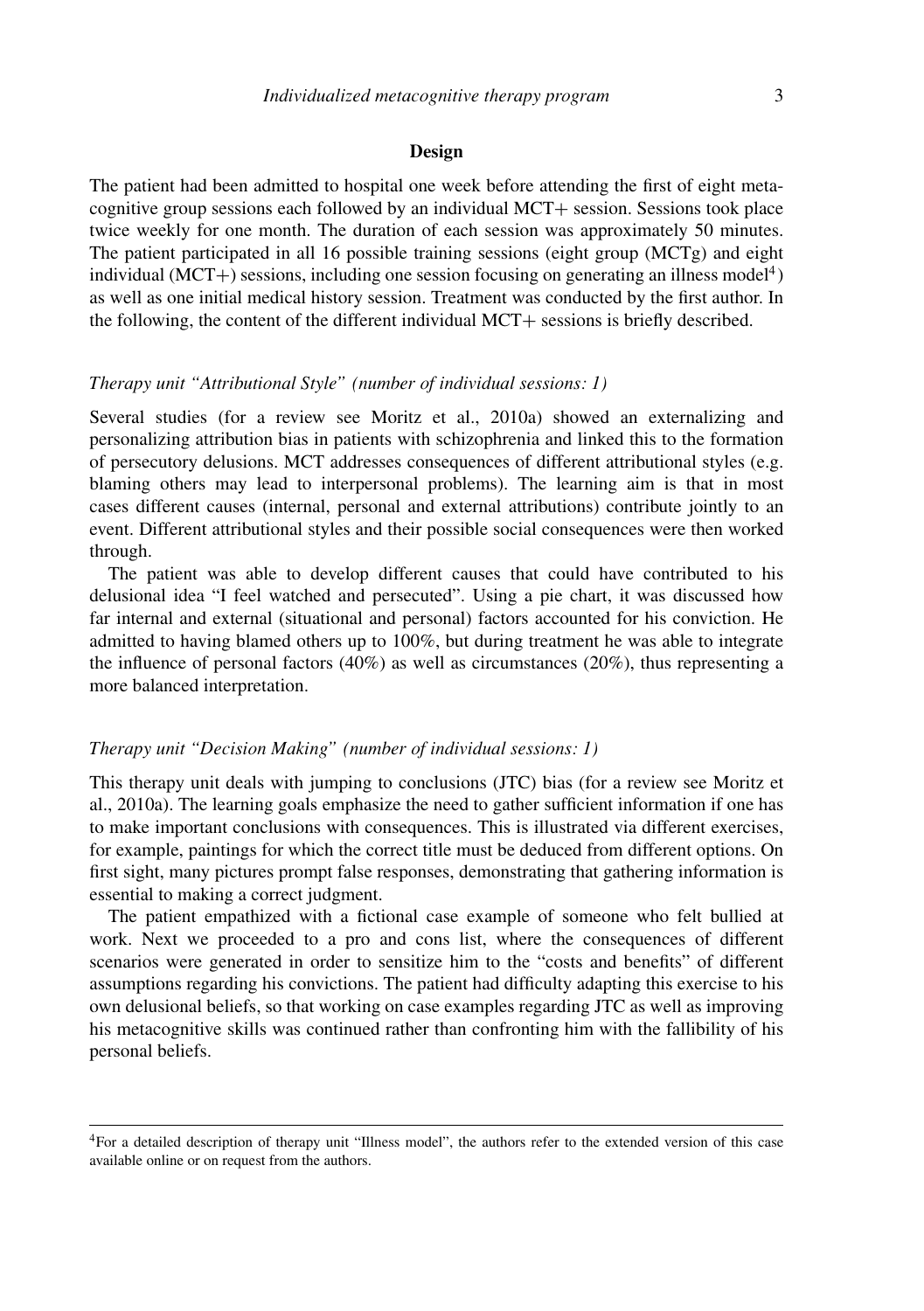## *Therapy unit "Changing Beliefs" (number of individual sessions: 2)*

Several studies show that schizophrenia patients tend to stick to their conviction even when confronted with strong counter-arguments (Moritz et al., 2010a). The disadvantages of continuing to insist on one's opinion while ignoring disconfirming information are discussed. Participants are encouraged to re-evaluate the validity of their opinions from time to time and to change them when necessary. This is done with the help of different exercises, for example, successive presentation of three pictures revealing step by step an ambiguous plot. The plausibility of four alternative interpretations of the situation shown at each of the three stages has to be discussed. The aim is to encourage patients to stay open-minded and include counter-arguments for decision making.

The patient was asked to gather arguments for and against fictional delusional ideas before focusing on his own idea and rating his degree of conviction. In the beginning of the therapy unit he stated this particular idea to be true at 100%. In the course of the therapy unit therapist and patient worked on his ability to generate ways he could verify his own ideas (e.g. to check back with people he trusts). In the end, the patient did not dismiss his conviction entirely; he still felt suspicious that colleagues and certain family members were trying to make him ill. Nonetheless, in the course of this therapy unit he attenuated his conviction from 100% to 20%. Thereafter, he considered allowing certain family members to contact him again, something he had previously refused to do.

## *Therapy unit "Empathising" (number of individual sessions: 1)*

Deficits in social cognition and theory of mind are often found in schizophrenia (for a review see Moritz et al., 2010a). The unit focuses on emotion recognition, encouraging patients to collect different cues before making strong social inferences (e.g. facial expression). Additionally, patients are requested to take different perspectives to experience how others might look upon things. The learning goal is to stay open-minded, particularly when there are insufficient social cues to make a firm judgment about others.

One exercise is to identify facial expressions and underlying emotional states by means of cut-outs (see Figure 1), whereby many of these items prompt wrong interpretations. Patients are taught to collect information from different sources and to decrease their level of confidence in case information is ambiguous. Consequences of being excessively confident about other people's intentions as well as the influence of mood (e.g. suspicious vs. sad) on the patient's perception and appraisal of situations or other people were discussed.

## *Therapy unit "Self-Esteem and Mood" (number of individual sessions: 1)*

Many patients with psychosis show comorbid affective disorders. For this reason, depressive thought distortions are introduced. The relationship of these thinking biases with affective problems as well as delusions are discussed (e.g. delusions of guilt and grandiosity). Moreover, the extent to which psychosis had an effect on mood and self-esteem, and also the role of low self-esteem in developing a psychosis, were studied. The patient appraised this topic as particularly relevant.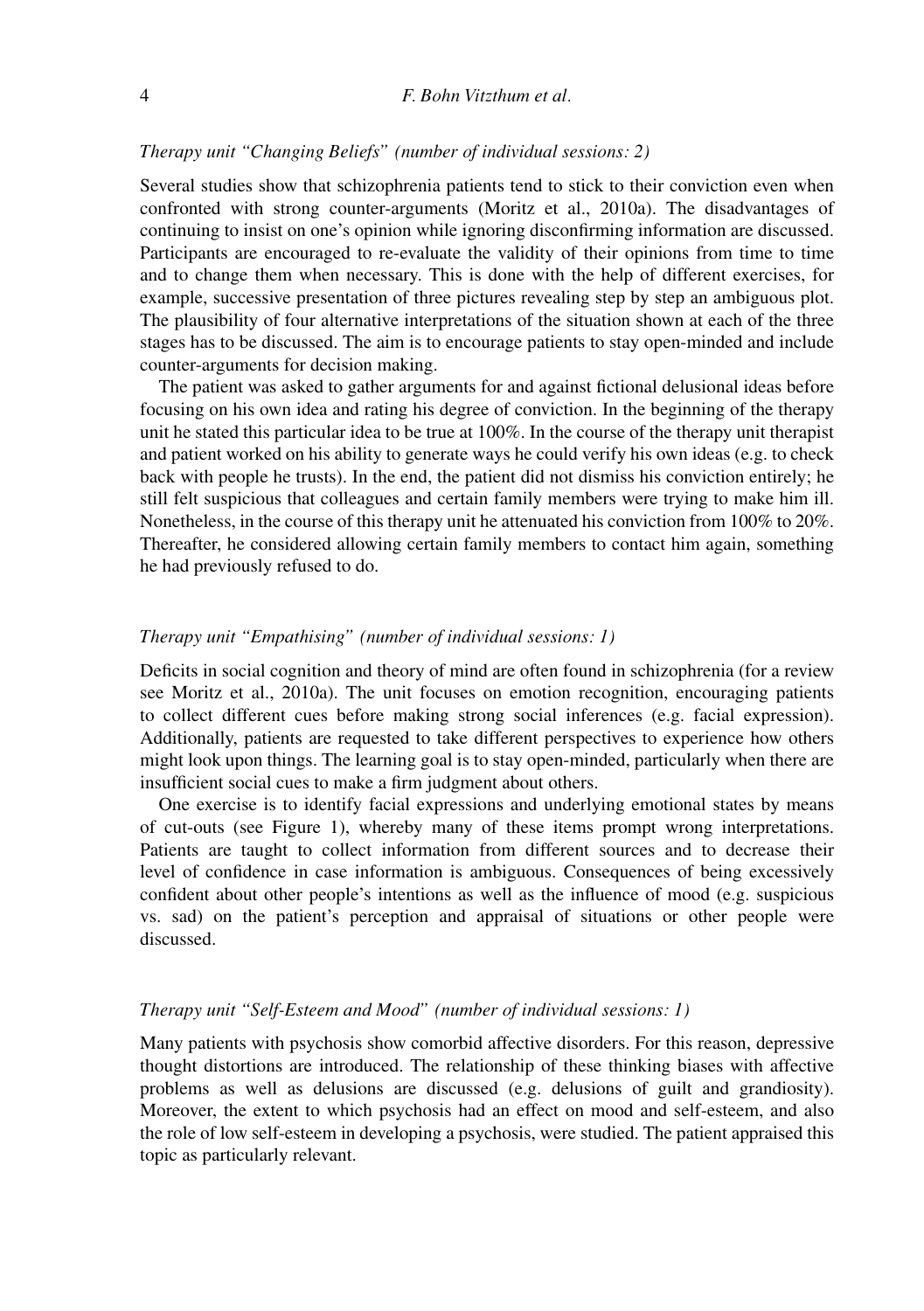

**Figure 1.** (Colour online) Exercise taken from the MCT+ unit "Empathising"

#### *Assessment*

The effect of the combined metacognitive intervention on psychotic symptoms was assessed at baseline (i.e. before the first training session) and one month later (i.e. after 8 group and 9 individual sessions of MCT). This case report was part of a larger treatment trial that allocated patients either to MCTg/MCT+ or to cognitive remediation. The Positive and Negative Syndrome Scale (PANSS; Kay, Opler and Lindenmayer, 1989) and the Psychotic Symptom Rating Scales (PSYRATS; Haddock, McCarron, Tarrier and Faragher, 1999) served as core outcome parameters. Assessments were kept blind to treatment allocation.

#### **Results**

#### *Positive and Negative Syndrome Scale (PANSS)*

Symptom improvements occurred on all five factors (positive and negative symptoms, disorganization, excitement, emotional distress) of at least four points after 4 weeks of intervention. A more marked reduction was achieved in emotional distress (-15 points) as well as positive and negative symptoms (-10 points).

## *The Psychotic Symptom Rating Scales (PSYRATS)*

No hallucinations were evident on both occasions. At baseline, the degree of the overall delusion conviction was in the medium range, stating that the patient had some doubts of conviction but would not yet dismiss his beliefs. At post assessment he stated having no conviction at all, measured by a decline on the respective PSYRATS item from 2 to 0 points after 4 weeks of treatment.

# **Discussion**

The present case study reports the metacognitive treatment of a 44-year-old male who had been hospitalized for acute psychosis. He underwent the Metacognitive Group Training that